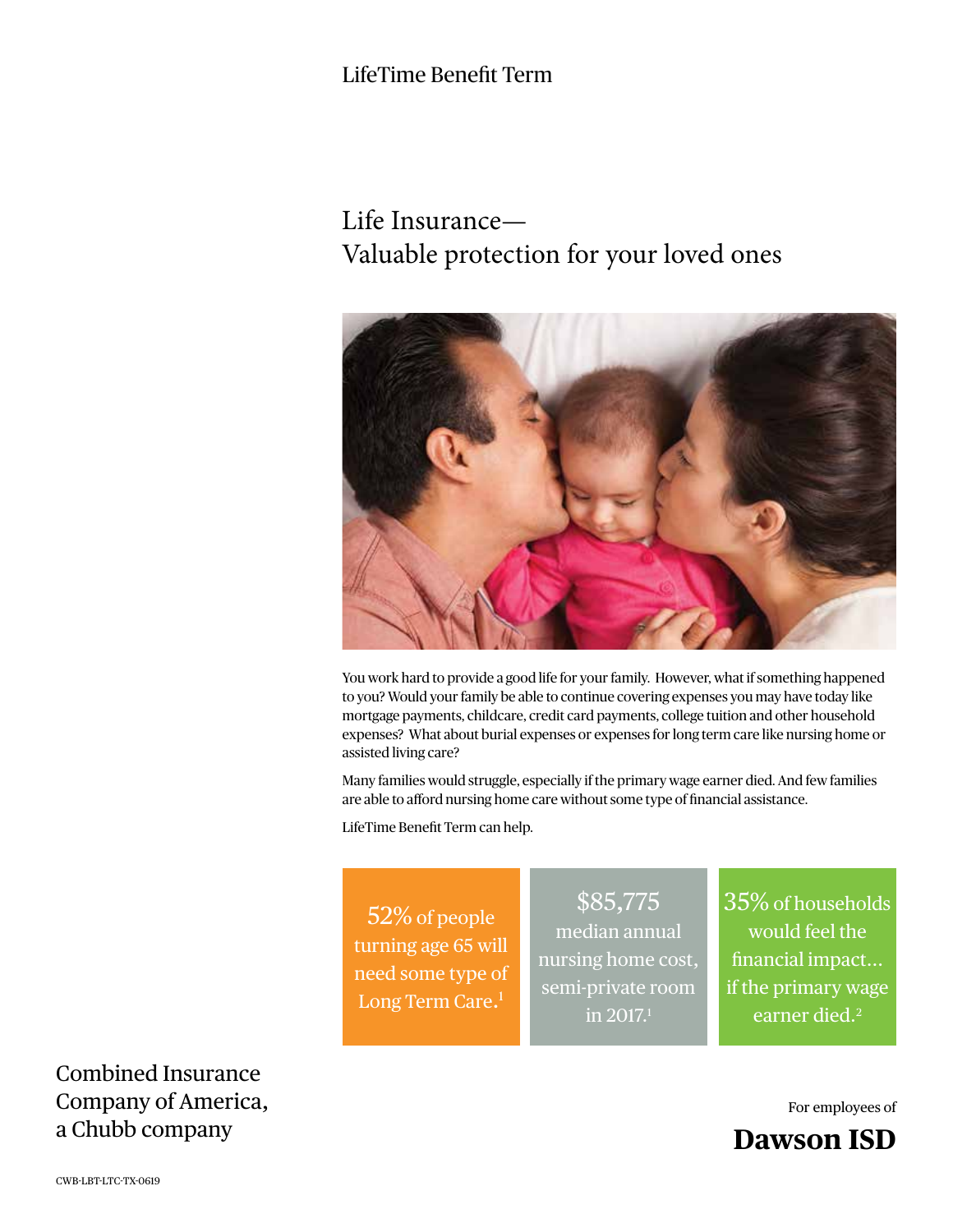# **LifeTime Benefit Term Provides You with the Protection Your Family Needs**

LifeTime Benefit Term helps protect you and your family if you were no longer able to provide for them. Your family can receive cash benefits paid directly to them upon your death that they can use to help cover expenses like mortgage payments, credit card debt, childcare, college tuition and other household expenses.

Cash benefits can also be paid directly to you while you are living for long term care expenses.

# **You Decide How You Want to Use LifeTime Benefit Term Benefits**

When you make the promise to protect your family with LifeTime Benefit Term, there are several ways it can work.

#### **As Life Insurance**

LifeTime Benefit Term protects your family with money that can be used any way they choose. It is most often used to pay for mortgage or rent, education for children and grandchildren, retirement, family debt, and final expenses.

# **For Long Term Care\* (LTC)**

If you become chronically ill† , LifeTime Benefit Term will pay you 4% of your death benefit each month you receive Long Term Care. You can use this money any way you choose, and your life insurance premiums will be waived.

• Your death benefit will reduce proportionately each month as you receive benefit payments for Long Term Care. After 25 months of receiving Long Term Care Benefits, your death benefit will reduce to zero.

# **Restoration of Your Death Benefit**

Ordinarily, accelerating your life coverage for Long Term Care benefits can reduce your death benefit to \$0. While in force, this rider restores your life coverage to not less than 50% of the death benefit on which your LTC benefits were based, not to exceed \$50,000. This rider assures there will be a death benefit available for your beneficiary until you reach age 121.



| How LifeTime Benefit Term Can Be Used                                   |                                                                                                                             |                                |                          |                                 |
|-------------------------------------------------------------------------|-----------------------------------------------------------------------------------------------------------------------------|--------------------------------|--------------------------|---------------------------------|
| Three Options                                                           | <b>Life Situation</b>                                                                                                       | <b>Death</b><br><b>Benefit</b> | Long<br><b>Term Care</b> | <b>Total</b><br><b>Benefits</b> |
| 1. Life Insurance                                                       | You lead a full life and do not need Long Term Care (LTC)                                                                   | \$100,000                      |                          | \$100,000                       |
| 2. Long Term Care (LTC)<br>insurance                                    | You lead a full life and need assisted living or nursing home<br>care                                                       |                                | \$100,000                |                                 |
| 3. Split your Death Benefit<br>for LTC & life insurance                 | You lead a full life but also need some LTC funds (Example: 4%<br>of \$100,000 for 12 months)                               | \$52,000                       | \$48,000                 |                                 |
| <b>Additional Death Benefits</b>                                        |                                                                                                                             |                                |                          |                                 |
| <b>Restore your Death Benefit</b>                                       | If you deplete your entire Death Benefit due to LTC, we restore<br>your Death Benefit to 50% of your original death benefit | \$50,000                       |                          | \$50,000                        |
| Option 1, 2 or 3 + Restoration of Death Benefit = <b>TOTAL COVERAGE</b> |                                                                                                                             |                                |                          | \$150,000                       |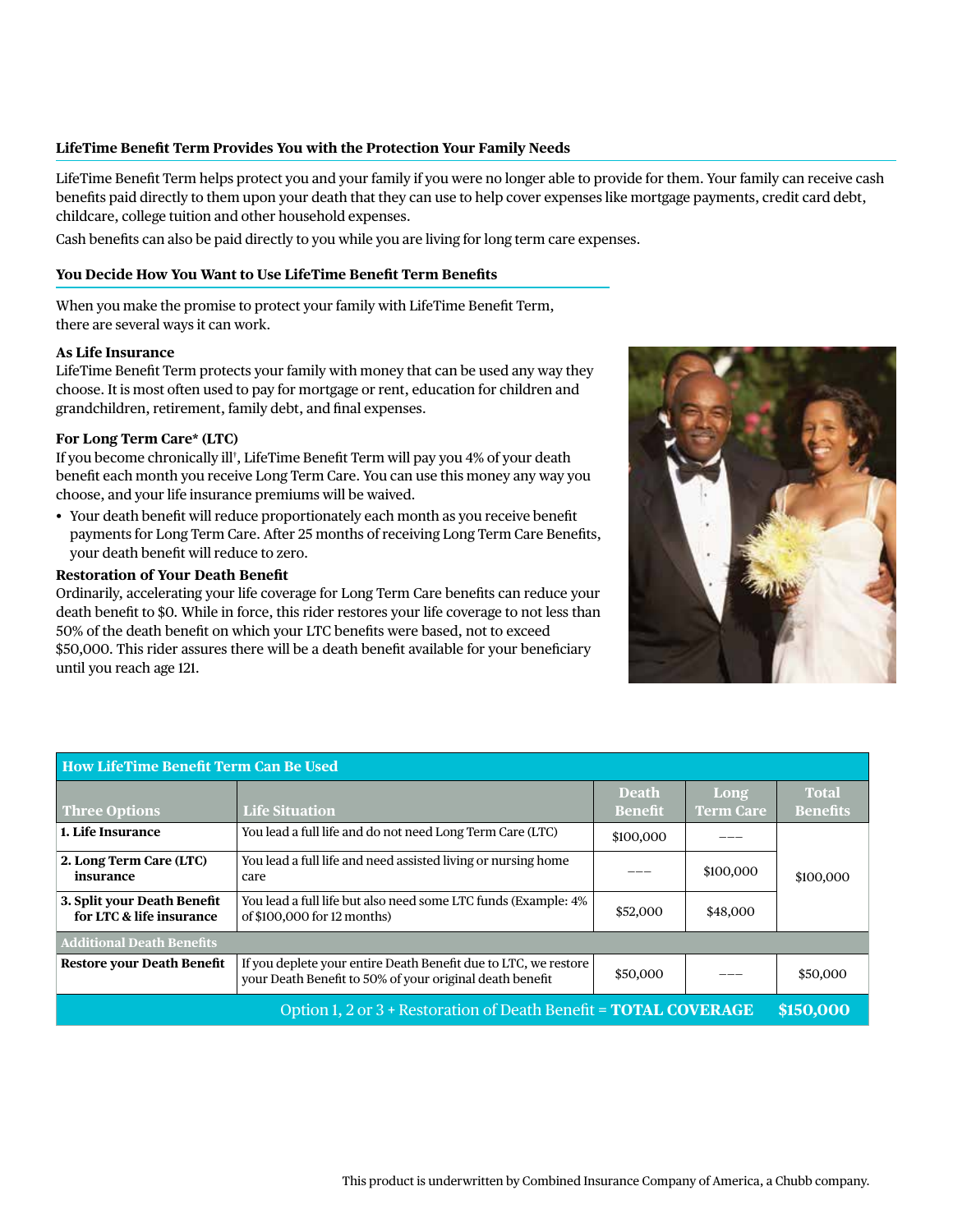# **Guaranteed Premiums**

Life insurance premiums will never increase and are guaranteed to age 100. Thereafter no additional premium is due while the coverage can continue to age 121.

# **Guaranteed Benefits During Working Years**

Death Benefit is guaranteed 100% when it is needed most—during your working years when your family is relying on your income. While the policy is in force, the death benefit is 100% guaranteed for the longer of 25 years or age 70.

# **Guaranteed Benefits After Age 70**

After age 70, when income is less relied upon, the benefit is guaranteed to never be less than 50% of the original death benefit. And Based on current credited interest rates and non-guaranteed mortality, the death benefit will remain at original face value until the coverage becomes paidup at or near age 100, if premium are paid consistently.

# **Paid-up Benefits**

After 10 years, paid up benefits begin to accrue. At any point thereafter, if premiums stop, a reduced paid up benefit is guaranteed. Flexibility is perfect for retirement.

# **Long Term Care (LTC)\***

If you need LTC, you can access your death benefit while you are living for home health care, assisted living, adult day care and nursing home care. You get 4% of your death benefit per month while you are living for up to 25 months to help pay for LTC. Insurance premiums are waived while this benefit is being paid.

# **Contingent Benefit**

If your LTC rider premiums were to be increased and would cause you to lapse your coverage within 120 days of an increase, you may reduce your benefit amount without any increase in premium or convert LTC coverage to paid up status equal to 100% of all LTC rider premiums paid, or 30 times the daily nursing home benefit allowed under the LTC rider.

# **Terminal Illness**

After your coverage has been in force for two years, you can receive 50% of your death benefit, up to \$100,000, if you are diagnosed as terminally ill.



Good things happen every day, and unfortunately hardship happens too. Let us help you protect everything you value.

# **Additional Benefit Option** *(additional premium required)*

#### **Child Term**

Death Benefits available up to \$25,000. Guaranteed conversion to individual coverage at age 26—up to 5 times the benefit amount.

- \* LTC premiums may be adjusted based upon the experience of the group or other group characteristics that may affect results. Premiums will not be increased solely because of an independent claim. New premiums will be based on the insured's age and premium class on the rider's coverage date.
- † Chronically Ill Individual means an Insured who has been certified by a Licensed Health Care Practitioner as: 1) being unable to perform, without substantial human assistance, at least two activities of daily living (bathing, continence, dressing, eating, toileting, and transferring) for a period of 90 days; or 2) the Insured has a severe cognitive impairment that requires substantial supervision to protect the insured from threats to his or her health and safety. Certification by the Licensed Health Care Practitioner of the Chronically Ill Insured must occur at least once every 12 months.